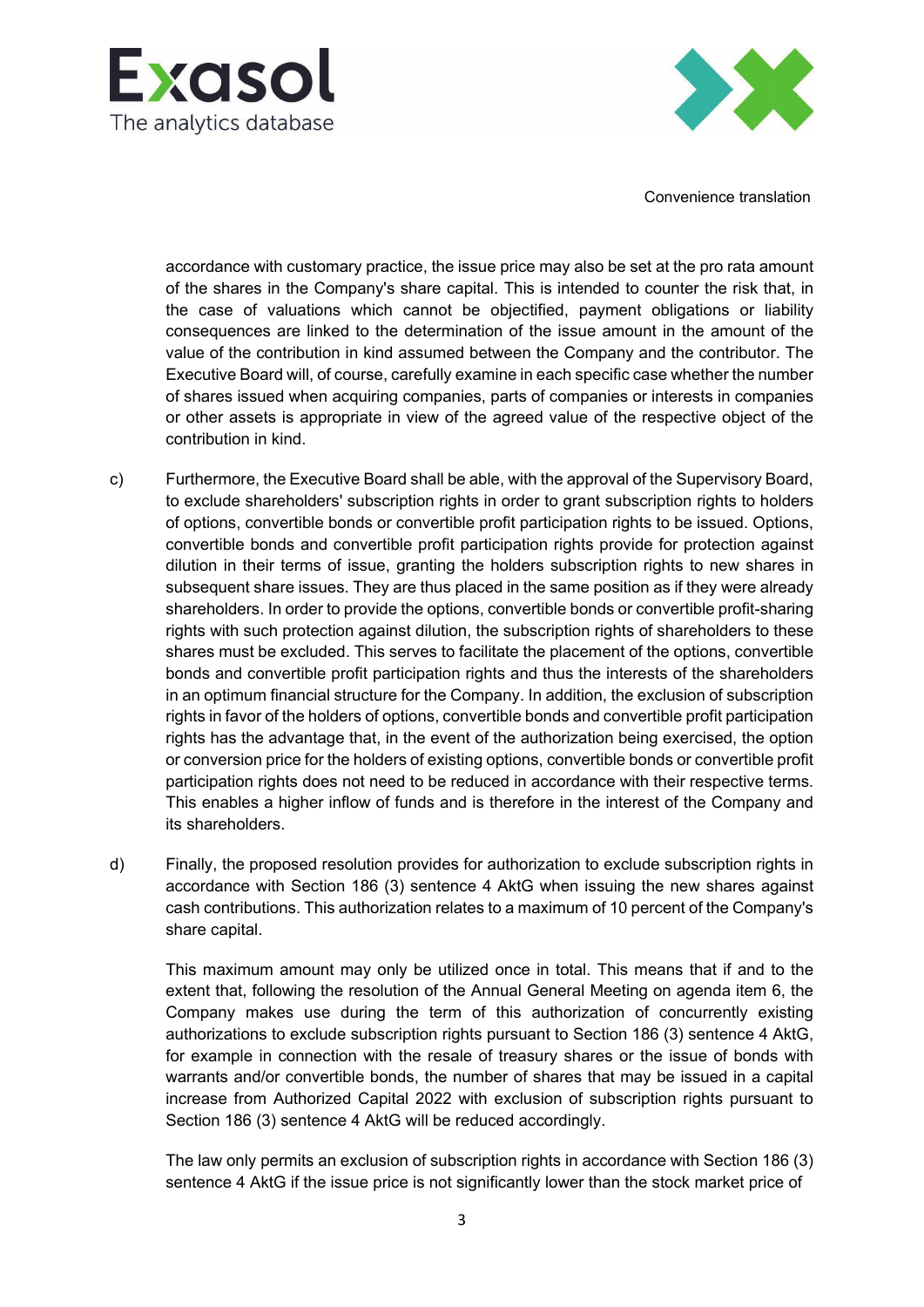



Convenience translation

shares already listed with essentially the same features. A discount of 3 to 5 percent from the current stock market price is generally not considered significant. In any case, the discount should be kept as low as possible.

The Executive Board and the Supervisory Board consider the authorization to exclude subscription rights in accordance with Section 186 (3) sentence 4 AktG to be necessary in order to be able to exploit the opportunities offered by the capital market in the future quickly and flexibly without having to comply with the formal steps and statutory deadlines required for a capital increase with subscription rights. In particular, the Company will be enabled to react quickly and flexibly to favorable stock market situations. It is true that Section 186 (2) sentence 2 AktG permits publication of the subscription price no later than three days before expiry of the subscription period if subscription rights are granted. However, in view of the volatility on the stock markets, even in this case there is a market risk, namely a price change risk, over a period of several days which may lead to safety margins when determining the selling price and thus to conditions which are not in line with the market. In addition, if subscription rights are granted, the Company cannot react to favorable market conditions at short notice due to the length of the subscription period. The authorization to exclude subscription rights is therefore in the interests of the Company and its shareholders. Moreover, by issuing the shares in close alignment with the stock market price, the interests of the shareholders are safeguarded. This is because they do not have to fear any significant price losses and can, if necessary, purchase shares at comparable prices on the stock exchange in order to maintain their shareholding quota. The possibility of excluding subscription rights in accordance with Section 186 (3) sentence 4 AktG thus enables the management to take advantage of favorable stock market situations at short notice. In addition, by avoiding a subscription right discount, equity can be strengthened to a greater extent than in the case of a capital increase with subscription rights.

The authorizations explained in the preceding paragraphs to exclude subscription rights in the case of capital increases against contributions in cash and/or in kind are limited in total to an amount not exceeding 10 percent of the capital stock, neither at the time this authorization takes effect nor at the time it is exercised. The following shall be counted towards the aforementioned 10 percent limit: (i) shares issued from authorized capital during the term of this authorization to the exclusion of shareholders' subscription rights, (ii) treasury shares sold during the term of this authorization to the exclusion of subscription rights, and (iii) those shares issued to service bonds (including profit participation rights) with conversion or option rights or a conversion obligation (or a combination of these instruments) issued on the basis of the conversion price valid at the time of the Executive Board's resolution on the utilization of Authorized Capital 2022, provided that the bonds or profit participation rights were issued during the term of this authorization under exclusion of shareholders' subscription rights. Shares issued on the basis of the Conditional Capital 2020 in the version dated June 30, 2021 or any future version due to the exercise of subscription rights to shares by employees of the Company and employees of affiliated companies of the Company within the meaning of Arts. 15 et seq. AktG or on the basis of any further conditional capital on the basis of the exercise of subscription rights to shares by employees of the Company or employees or members of the management of an affiliated company shall not be counted towards the